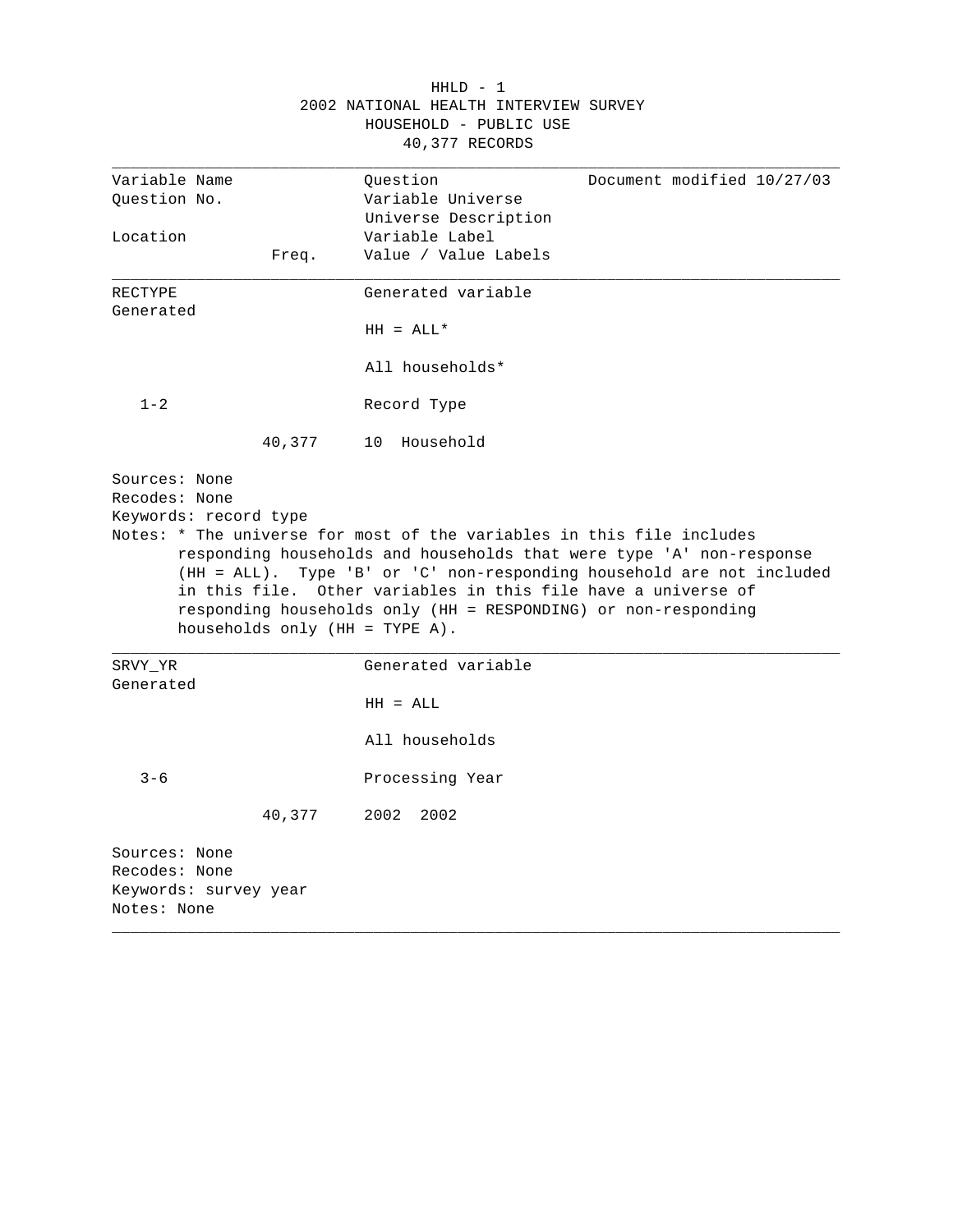|                                                                              |                                    | 2002 NATIONAL HEALTH INTERVIEW SURVEY<br>HOUSEHOLD - PUBLIC USE<br>40,377 RECORDS   |
|------------------------------------------------------------------------------|------------------------------------|-------------------------------------------------------------------------------------|
| Variable Name<br>Question No.                                                |                                    | Document modified 10/27/03<br>Question<br>Variable Universe<br>Universe Description |
| Location                                                                     | Freq.                              | Variable Label<br>Value / Value Labels                                              |
| HHX<br>Generated                                                             |                                    | Generated variable                                                                  |
|                                                                              |                                    | $HH = ALL$<br>All households                                                        |
| $7 - 12$                                                                     |                                    | Household Serial Number                                                             |
| Sources: None<br>Recodes: None<br>Keywords: household number                 |                                    | Notes: Use this variable to identify individual households.                         |
| INTV ORT<br>Generated                                                        |                                    | Generated variable                                                                  |
|                                                                              |                                    | $HH = ALL$                                                                          |
|                                                                              |                                    | All households                                                                      |
| 13                                                                           |                                    | Interviewing Quarter                                                                |
|                                                                              | 9,751<br>10,664<br>10,184<br>9,778 | 1 Quarter 1<br>2 Quarter 2<br>3 Quarter 3<br>4 Quarter 4                            |
| Sources: None<br>Recodes: None<br>Keywords: interview quarter<br>Notes: None |                                    |                                                                                     |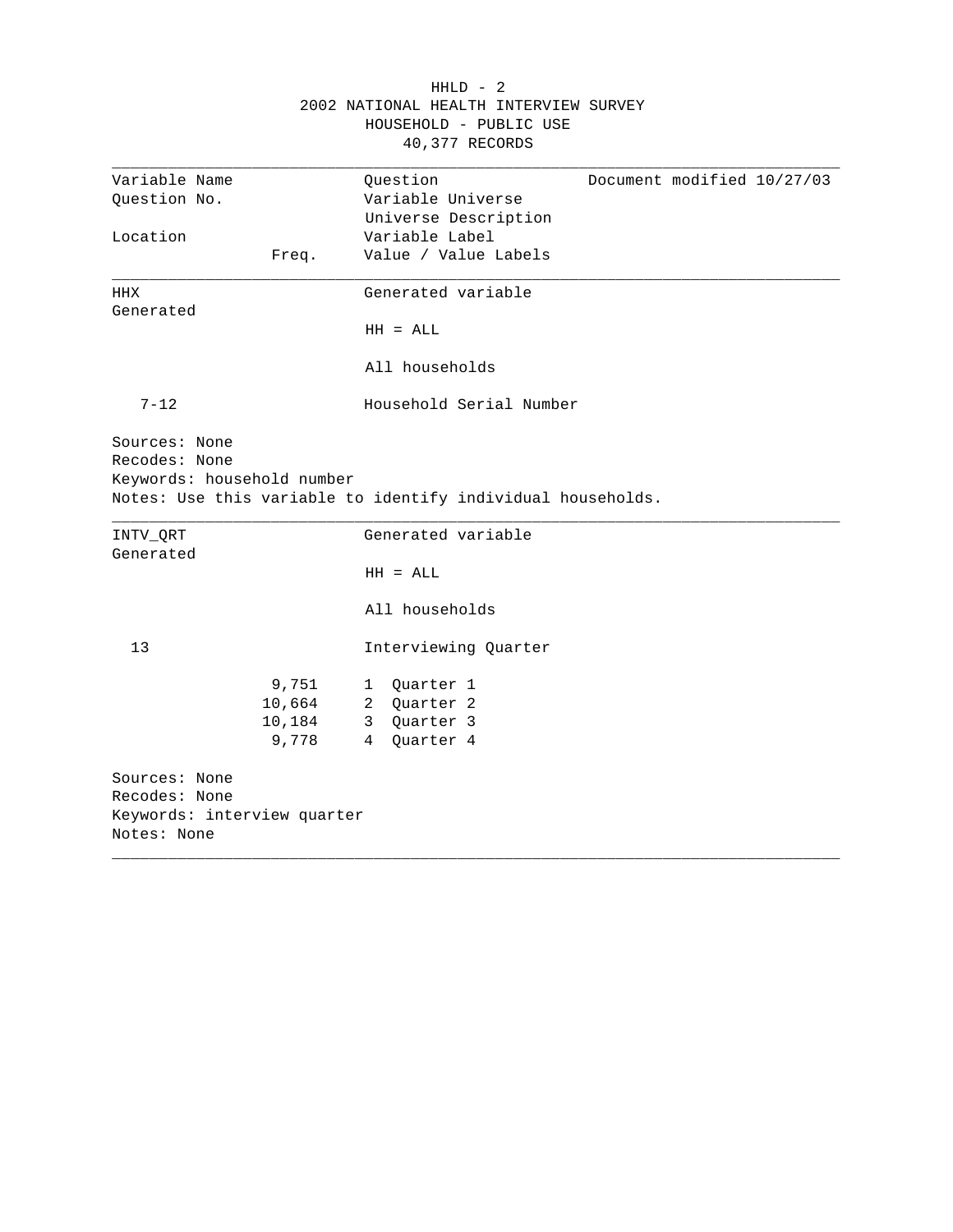|               |       | 40,377 RECORDS                            |
|---------------|-------|-------------------------------------------|
| Variable Name |       | Document modified 10/27/03<br>Question    |
| Question No.  |       | Variable Universe                         |
|               |       | Universe Description                      |
| Location      |       | Variable Label                            |
|               | Freq. | Value / Value Labels                      |
| ASSIGNWK      |       | Generated variable                        |
| Generated     |       |                                           |
|               |       | $HH = ALL$                                |
|               |       | All households                            |
| $14 - 15$     |       | Assignment Week                           |
|               | 1,780 | Week 1<br>01                              |
|               | 892   | Week 2<br>02                              |
|               | 2,713 | Week 3<br>03                              |
|               | 2,770 | Week 4<br>04                              |
|               | 3,666 | Week 5<br>05                              |
|               | 3,539 | Week 6<br>06                              |
|               | 3,658 | Week 7<br>07                              |
|               | 3,558 | Week 8<br>08                              |
|               | 3,537 | Week 9<br>09                              |
|               | 3,607 | 10 <sup>°</sup><br>Week 10                |
|               | 3,546 | Week 11<br>11                             |
|               | 3,632 | 12<br>Week 12                             |
|               | 3,479 | Week 13<br>13                             |
| Sources: None |       |                                           |
| Recodes: None |       |                                           |
| Notes: None   |       | Keywords: assignment week; interview week |

## $HHLD - 3$ 2002 NATIONAL HEALTH INTERVIEW SURVEY HOUSEHOLD - PUBLIC USE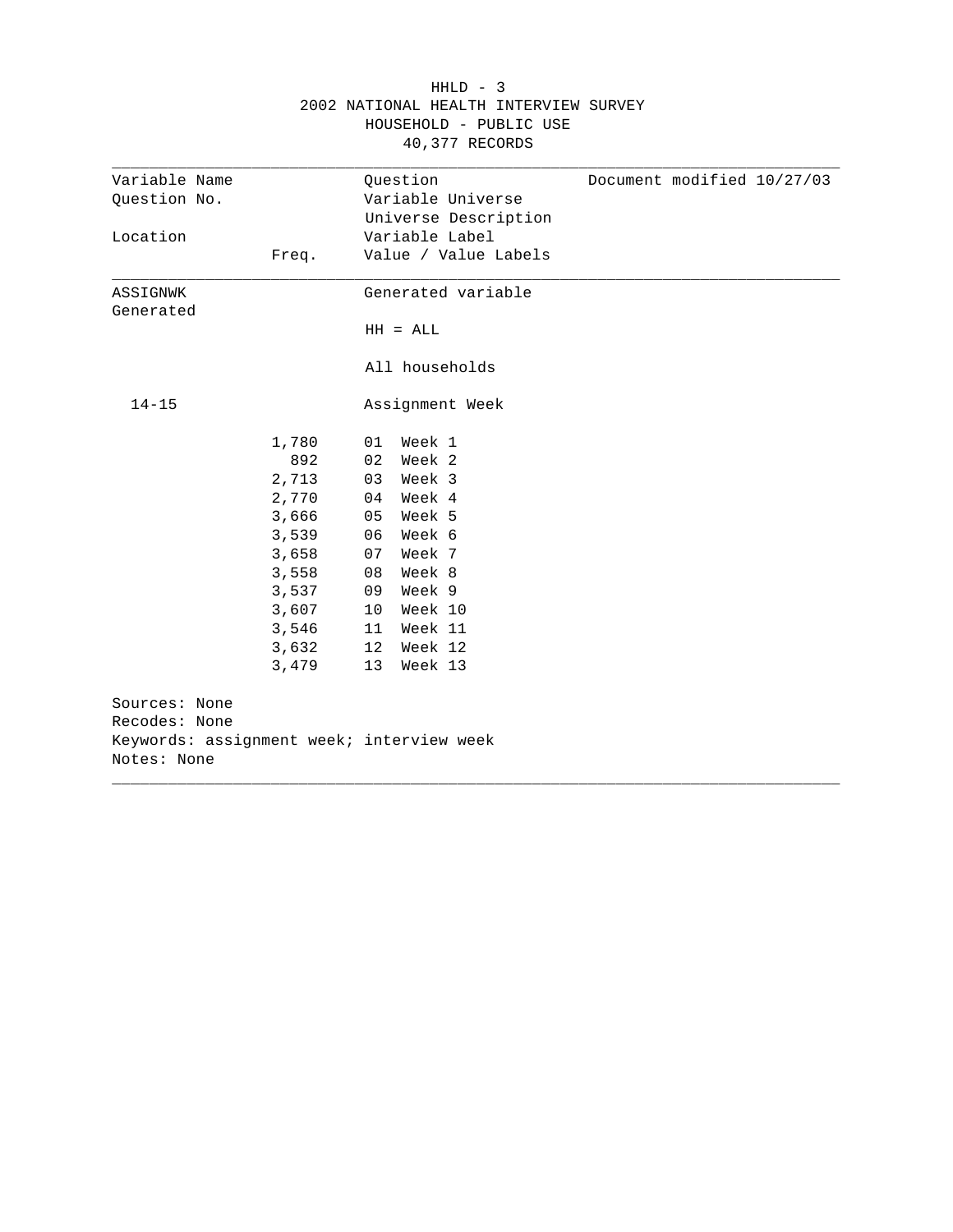|                           |              | HOUSEHOLD - PUBLIC USE<br>40,377 RECORDS |
|---------------------------|--------------|------------------------------------------|
| Variable Name             |              | Question<br>Document modified 10/27/03   |
| Question No.              |              | Variable Universe                        |
|                           |              | Universe Description                     |
| Location                  |              | Variable Label                           |
|                           | Freq.        | Value / Value Labels                     |
| $INT_M_P$<br>Generated    |              | Generated variable                       |
|                           |              | $HH = ALL$                               |
|                           |              | All households                           |
| $16 - 17$                 |              | Date of Interview - Month                |
|                           | 2,141        | 01<br>January                            |
|                           | 3,528        | 02<br>February                           |
|                           | 3,776        | 03 March                                 |
|                           | 3,211        | 04 April                                 |
|                           | 3,794        | 05<br>May                                |
|                           | 3,880        | 06<br>June                               |
|                           | 2,438        | 07<br>July                               |
|                           | 3,955        | 08<br>August                             |
|                           | 3,954        | 09<br>September                          |
|                           | 2,566        | October<br>10                            |
|                           | 3,368        | 11 November                              |
|                           | 3,766        | 12 December                              |
|                           | $\mathbf{0}$ | 98<br>Not ascertained                    |
| Sources: INT_DATE         |              |                                          |
| Recodes: None             |              |                                          |
| Keywords: interview month |              |                                          |
| Notes: None               |              |                                          |

 $HHLD - 4$ 2002 NATIONAL HEALTH INTERVIEW SURVEY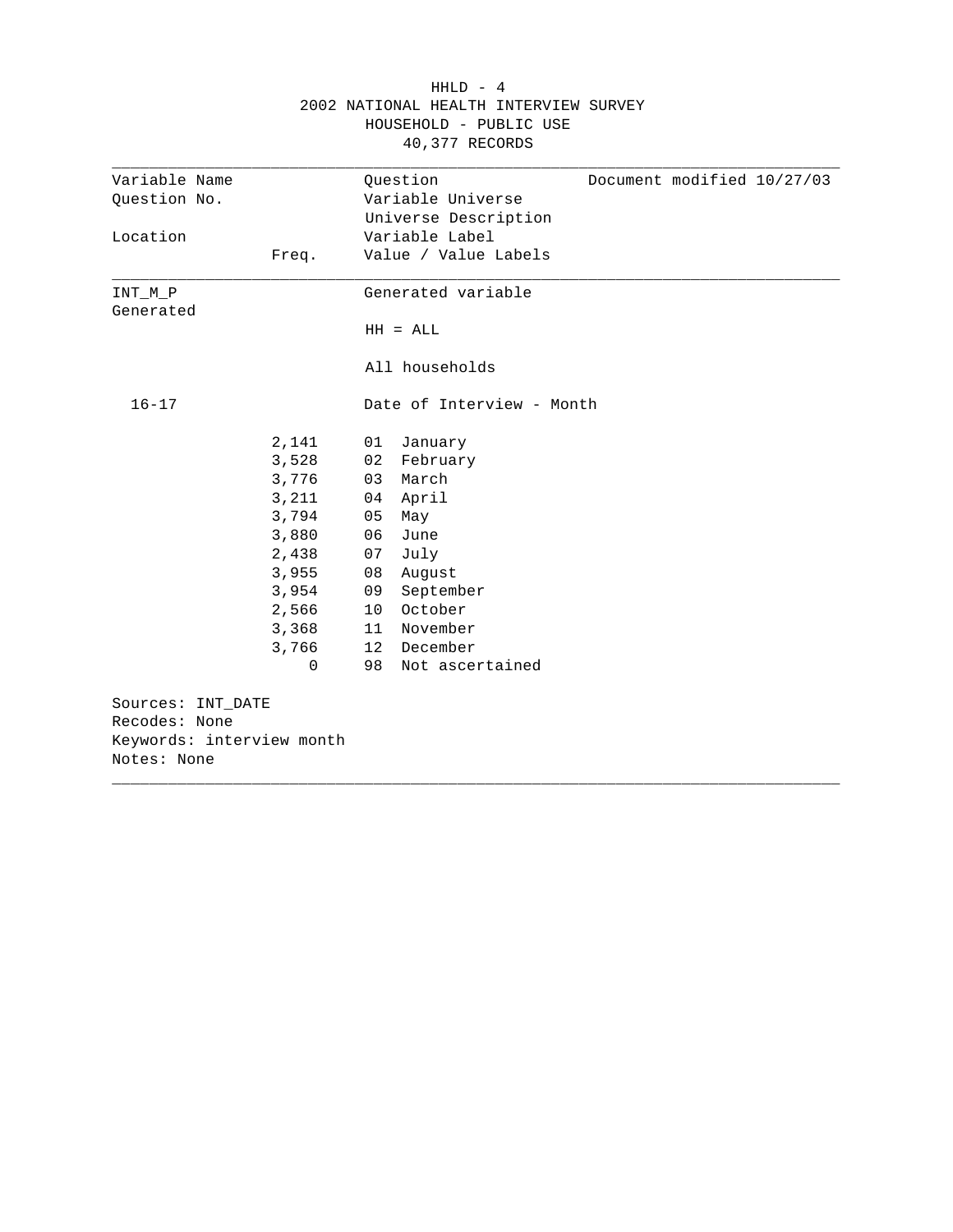|                                                                                          | 2002 NATIONAL HEALTH INTERVIEW SURVEY<br>HOUSEHOLD - PUBLIC USE<br>40,377 RECORDS                      |
|------------------------------------------------------------------------------------------|--------------------------------------------------------------------------------------------------------|
| Variable Name                                                                            | Ouestion<br>Document modified 10/27/03                                                                 |
| Question No.                                                                             | Variable Universe                                                                                      |
|                                                                                          | Universe Description                                                                                   |
| Location                                                                                 | Variable Label                                                                                         |
| Freq.                                                                                    | Value / Value Labels                                                                                   |
| INT_Y_P                                                                                  | Generated variable                                                                                     |
| Generated                                                                                |                                                                                                        |
|                                                                                          | $HH = ALL$                                                                                             |
|                                                                                          | All households                                                                                         |
| $18 - 21$                                                                                | Date of Interview - Year                                                                               |
|                                                                                          | See note below*.                                                                                       |
| Sources: INT_DATE<br>Recodes: None<br>Keywords: interview year<br>of the following year. | Notes: * 9998 = Not ascertained. A few interviews were completed in January                            |
| LIVORT                                                                                   | Enter appropriate type of housing unit.                                                                |
| Front Sec.                                                                               |                                                                                                        |
|                                                                                          | $HH = ALL$                                                                                             |
|                                                                                          | All households                                                                                         |
| $22 - 23$                                                                                | Type of Living Quarters                                                                                |
| 37,823                                                                                   | House, apartment, flat, condo<br>01                                                                    |
| 19                                                                                       | 02<br>HU in nontransient hotel, motel                                                                  |
| 5                                                                                        | 03<br>HU-permanent in transient hotel, motel                                                           |
| 14                                                                                       | 04<br>HU in rooming house                                                                              |
| 1,875                                                                                    | 05<br>Mobile home/trailer w/no permanent rooms added                                                   |
| 239                                                                                      | 06<br>Mobile home/trailer w/1+ permanent rooms added                                                   |
| 31                                                                                       | 07<br>HU not specified above                                                                           |
| 38                                                                                       | 08<br>Ouarters not HU in room or board house                                                           |
| 1                                                                                        | 09<br>Unit not permanent-transient hotel, motel                                                        |
| $\overline{2}$                                                                           | 10<br>Unoccupied site for mobile home/trailer/tent                                                     |
| 112                                                                                      | 11<br>Student quarters in college dormitory                                                            |
| 126                                                                                      | 12<br>Group quarter unit not specified above                                                           |
| 92                                                                                       | Not ascertained<br>98                                                                                  |
| Sources: None                                                                            |                                                                                                        |
| Recodes: None                                                                            |                                                                                                        |
| Keywords: housing type                                                                   |                                                                                                        |
|                                                                                          | Notes: The interviewer answered this question, and it was asked at the                                 |
| household level.                                                                         | Housing unit is abbreviated as HU. Data for variable<br>came from the Front Section of the instrument. |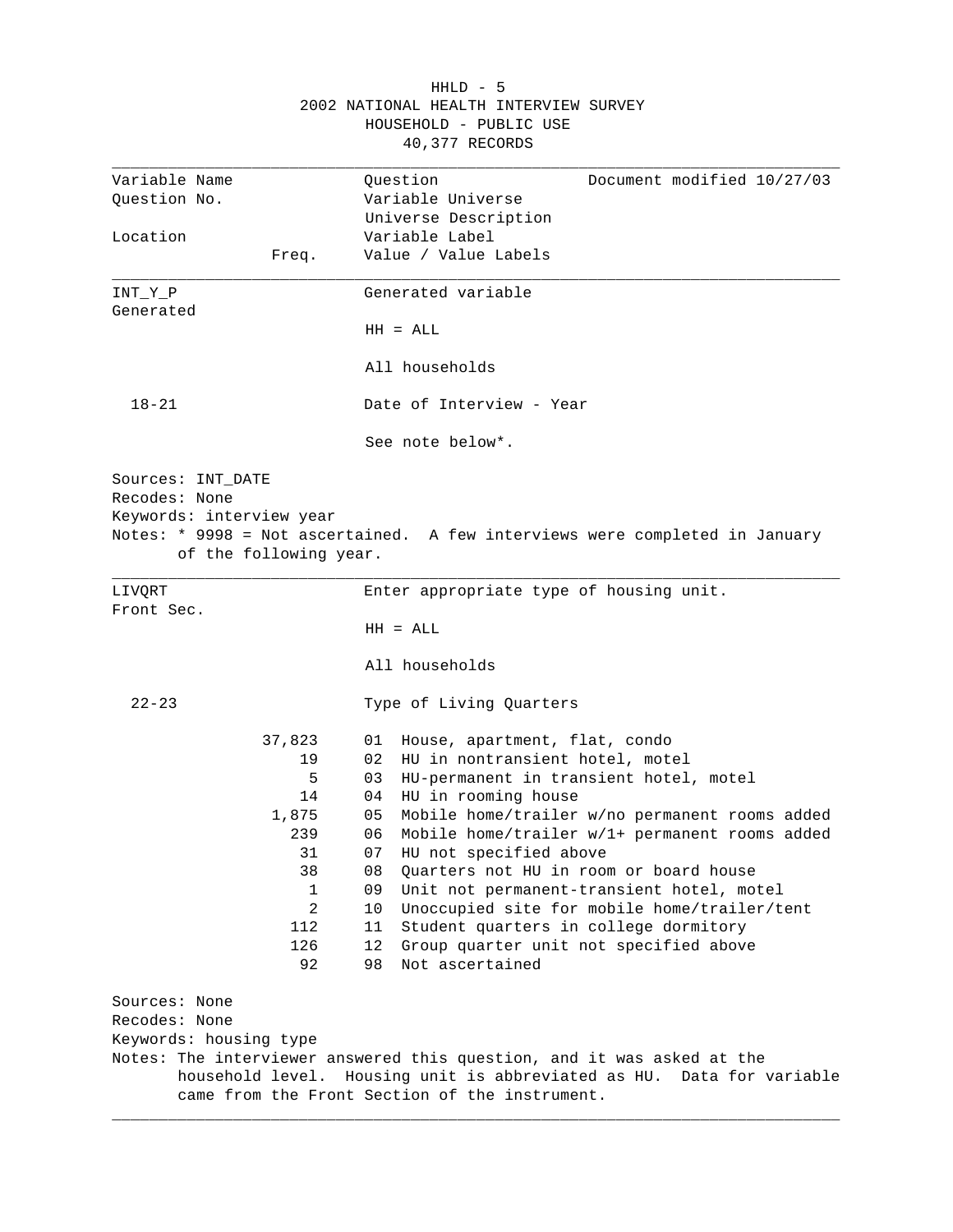|                                   |              | HOUSEHOLD - PUBLIC USE                                                                                                              |
|-----------------------------------|--------------|-------------------------------------------------------------------------------------------------------------------------------------|
|                                   |              | 40,377 RECORDS                                                                                                                      |
| Variable Name                     |              | Document modified 10/27/03<br>Question                                                                                              |
| Question No.                      |              | Variable Universe                                                                                                                   |
|                                   |              | Universe Description                                                                                                                |
| Location                          |              | Variable Label                                                                                                                      |
|                                   | Freq.        | Value / Value Labels                                                                                                                |
| NON INTV                          |              | Recode                                                                                                                              |
| Recode                            |              |                                                                                                                                     |
|                                   |              | $HH = TYPE A$                                                                                                                       |
|                                   |              | Non-responding type A households                                                                                                    |
| 24                                |              | Category of type A non-response                                                                                                     |
|                                   | 2,849        | 1 Refused                                                                                                                           |
|                                   | 811          | 2 No one home - repeated calls                                                                                                      |
|                                   | 272          | 3 Temporarily absent                                                                                                                |
|                                   | 26           | 4 Language problem                                                                                                                  |
|                                   | 258          | Other<br>5                                                                                                                          |
|                                   | 36,161       | <blank: in="" not="" universe=""></blank:>                                                                                          |
|                                   |              |                                                                                                                                     |
|                                   |              | Keywords: non-response; type a; household non-response<br>Notes: Data for this recode came from the Back Section of the instrument. |
| TELENUM<br>Recode                 |              | What is the telephone number here?                                                                                                  |
|                                   |              | HH = RESPONDING                                                                                                                     |
|                                   |              | Responding households                                                                                                               |
| 25                                |              | Telephone number                                                                                                                    |
|                                   |              |                                                                                                                                     |
|                                   | 32,153       | 1 Gave a telephone number                                                                                                           |
|                                   | 895          | No telephone service<br>2<br>Refused<br>7                                                                                           |
|                                   | 1,692        | Not ascertained<br>8                                                                                                                |
|                                   | 1,255<br>166 | Don't know<br>9                                                                                                                     |
|                                   | 4,216        | <blank:<br>Not in Universe&gt;</blank:<br>                                                                                          |
| Sources: TEL_NUM<br>Recodes: None |              |                                                                                                                                     |
|                                   |              | Keywords: telephone number; working telephone                                                                                       |

 HHLD - 6 2002 NATIONAL HEALTH INTERVIEW SURVEY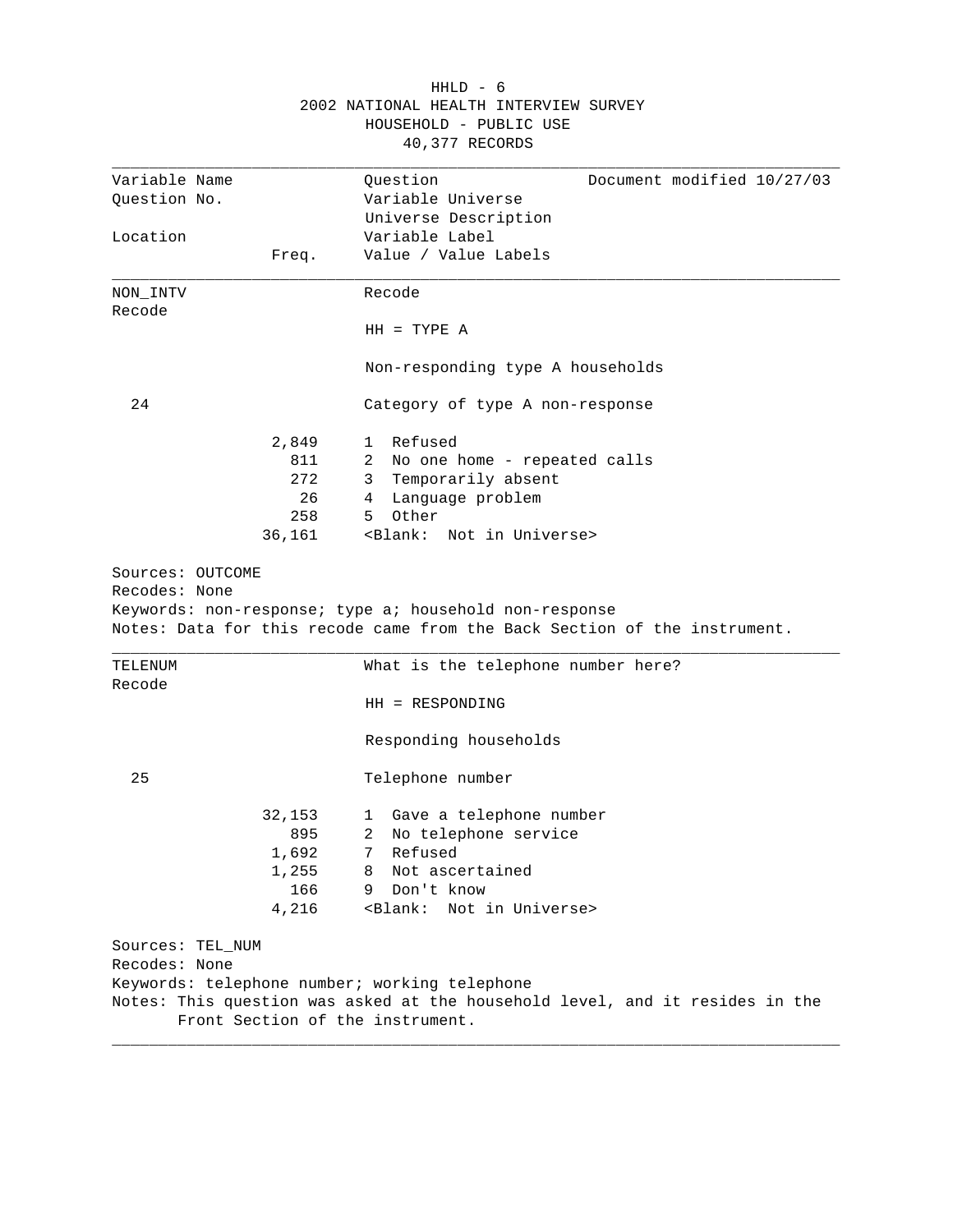|               |        | HOUSEHOLD - PUBLIC USE<br>40,377 RECORDS                                                                                 |
|---------------|--------|--------------------------------------------------------------------------------------------------------------------------|
| Variable Name |        | Ouestion<br>Document modified 10/27/03                                                                                   |
| Ouestion No.  |        | Variable Universe                                                                                                        |
|               |        | Universe Description                                                                                                     |
| Location      |        | Variable Label                                                                                                           |
|               | Freq.  | Value / Value Labels                                                                                                     |
| INSIDE        |        | Is there at least one telephone INSIDE your home<br>that is currently working?                                           |
| Front Sec.    |        |                                                                                                                          |
|               |        | $HH = RESPONDING$ and TELENUM ne 2                                                                                       |
|               |        | Responding households and households who gave a<br>phone number, refused, not ascertained, or don't<br>know phone number |
| 26            |        | Working phone inside home                                                                                                |
|               | 34,416 | Yes<br>1                                                                                                                 |
|               | 446    | 2<br>N <sub>O</sub>                                                                                                      |
|               | 73     | 7 Refused                                                                                                                |
|               | 311    | 8 Not ascertained                                                                                                        |
|               | 20     | Don't know<br>9                                                                                                          |
|               | 5,111  | <blank: in="" not="" universe=""></blank:>                                                                               |
| Sources: None |        |                                                                                                                          |
| Recodes: None |        |                                                                                                                          |
|               |        | Keywords: telephone number; working telephone                                                                            |
|               |        | Notes: This question was asked at the household level, and it resides in the<br>Front Section of the instrument.         |
|               |        |                                                                                                                          |

# $HHLD - 7$ 2002 NATIONAL HEALTH INTERVIEW SURVEY HOUSEHOLD - PUBLIC USE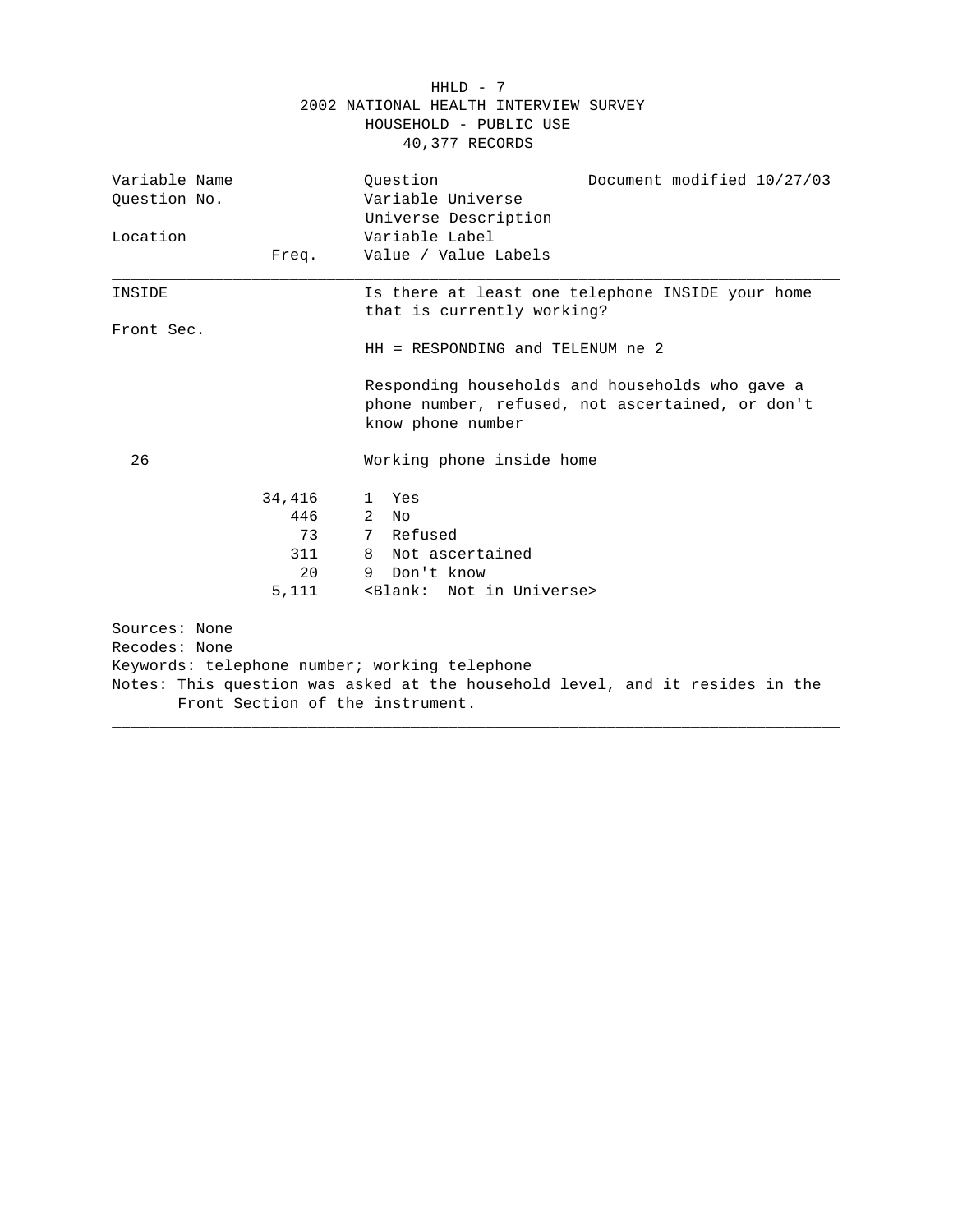| 40,377 RECORDS<br>Ouestion<br>Document modified 10/27/03<br>Variable Universe<br>Universe Description                                                                                                                      |
|----------------------------------------------------------------------------------------------------------------------------------------------------------------------------------------------------------------------------|
|                                                                                                                                                                                                                            |
|                                                                                                                                                                                                                            |
|                                                                                                                                                                                                                            |
|                                                                                                                                                                                                                            |
| Variable Label                                                                                                                                                                                                             |
| Value / Value Labels                                                                                                                                                                                                       |
| During the past 12 months, has your household been<br>without telephone service for more than 1 week?                                                                                                                      |
|                                                                                                                                                                                                                            |
| $HH = RESPONDING$ and TELENUM ne 2 and INSIDE ne 2                                                                                                                                                                         |
| Responding households and households who gave a<br>phone number, refused, not ascertained, or don't<br>know phone number and households with working<br>phone, refused, not ascertained, or don't know if<br>working phone |
| Without telephone service past 12 months                                                                                                                                                                                   |
| Yes<br>1                                                                                                                                                                                                                   |
| $\overline{2}$<br>No                                                                                                                                                                                                       |
| 7 Refused                                                                                                                                                                                                                  |
| Not ascertained<br>8                                                                                                                                                                                                       |
| Don't know<br>9.                                                                                                                                                                                                           |
| <blank: in="" not="" universe=""></blank:>                                                                                                                                                                                 |
| Keywords: telephone service<br>Notes: This question was asked at the household level, and it resides in the<br>Front Section of the instrument.                                                                            |
|                                                                                                                                                                                                                            |

 HHLD - 8 2002 NATIONAL HEALTH INTERVIEW SURVEY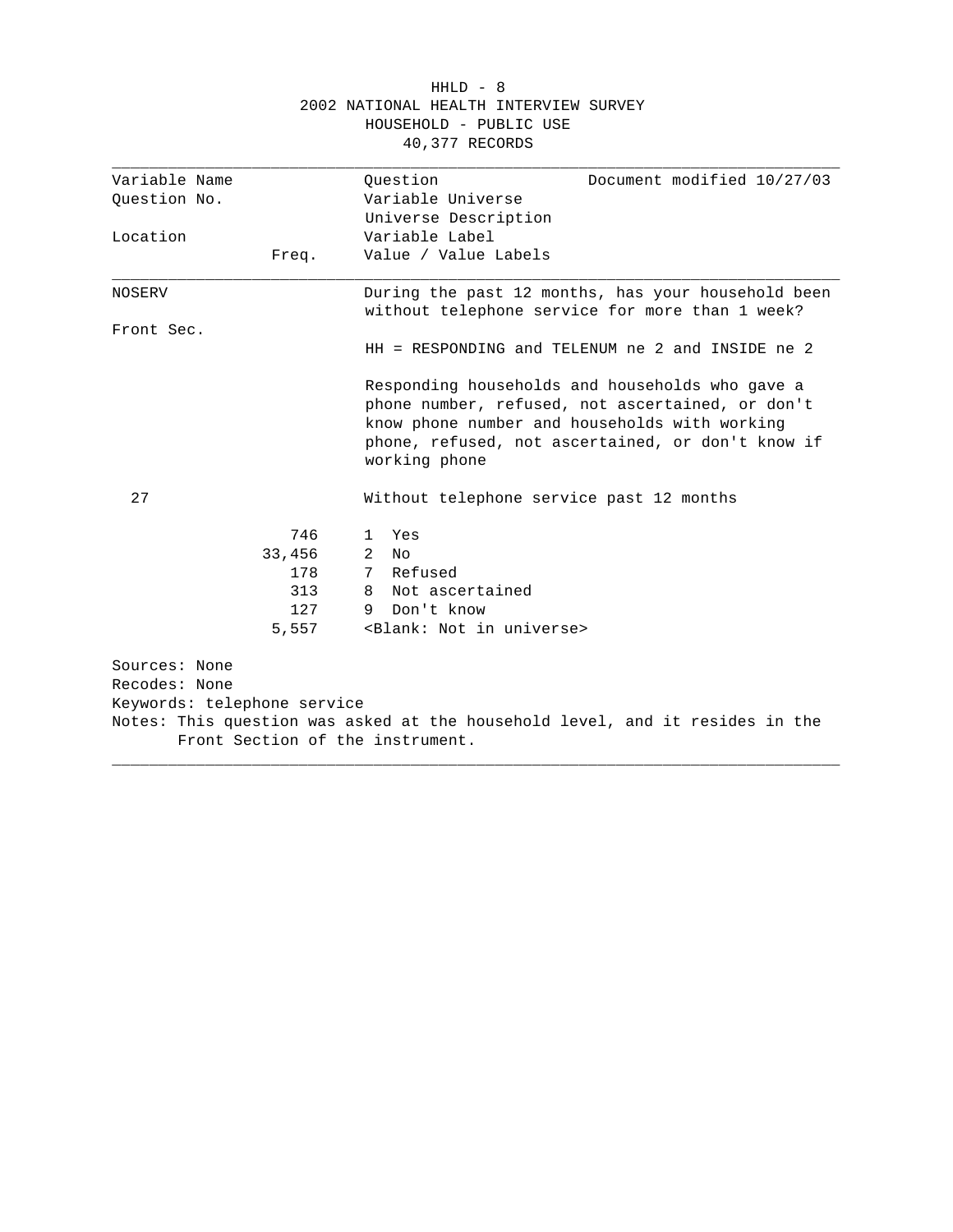|                             |        | HOUSEHOLD - PUBLIC USE<br>40,377 RECORDS                                            |
|-----------------------------|--------|-------------------------------------------------------------------------------------|
| Variable Name               |        | Ouestion<br>Document modified 10/27/03                                              |
| Question No.                |        | Variable Universe                                                                   |
|                             |        | Universe Description                                                                |
| Location                    |        | Variable Label                                                                      |
|                             | Freq.  | Value / Value Labels                                                                |
| HOWLNGWK                    |        | For how long was your household without telephone<br>service in the past 12 months? |
| Recode                      |        |                                                                                     |
|                             |        | $HH$ = RESPONDING and TELENUM = 2 or INSIDE = 2 or<br>$NOSERV = 1$                  |
|                             |        | Responding households without telephone service                                     |
| $28 - 29$                   |        | Number of weeks w/o telephone service                                               |
|                             | 207    | One week or less<br>00                                                              |
|                             | 30     | 01<br>More than one week, up to two weeks                                           |
|                             | 175    | 02<br>More than two weeks, up to three weeks                                        |
|                             | 1,534  | See note below*.<br>03-51                                                           |
|                             | 36     | 97<br>Refused                                                                       |
|                             | 3      | 98<br>Not ascertained                                                               |
|                             | 102    | 99<br>Don't know                                                                    |
|                             | 38,290 | <blank: in="" not="" universe=""></blank:>                                          |
| Sources: HOWLONG1; HOWLONG2 |        |                                                                                     |
| Recodes: None               |        |                                                                                     |
|                             |        | Keywords: no telephone service; weeks without telephone                             |
|                             |        | Notes: * Interpretation of each value for this variable follows the logic of        |
|                             |        | the value labels provided for values '01 and '02'. Thus, '03' is                    |

# 2002 NATIONAL HEALTH INTERVIEW SURVEY HOUSEHOLD - PUBLIC USE

the value labels provided for values '01 and '02'. Thus, '03' is interpreted as more than three weeks, up to four weeks. A value of '51' is interpreted as more than 51 weeks, up to 52 weeks. This question was asked at the household level, and it resides in the Front Section of the instrument. This recode was developed from the combination of HOWLONG1 and HOWLONG2.

\_\_\_\_\_\_\_\_\_\_\_\_\_\_\_\_\_\_\_\_\_\_\_\_\_\_\_\_\_\_\_\_\_\_\_\_\_\_\_\_\_\_\_\_\_\_\_\_\_\_\_\_\_\_\_\_\_\_\_\_\_\_\_\_\_\_\_\_\_\_\_\_\_\_\_\_\_\_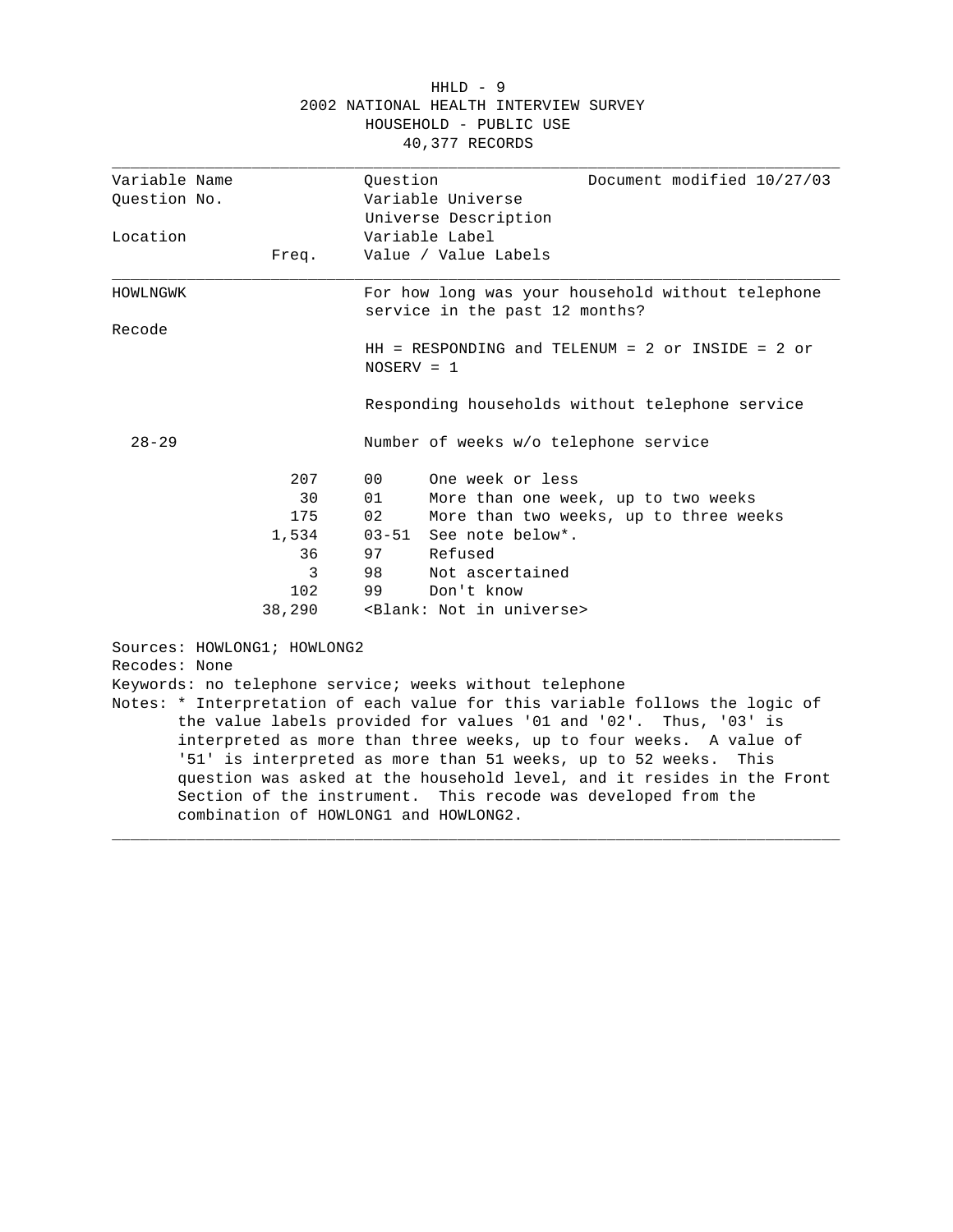|                                                      |        | HOUSEHOLD - PUBLIC USE<br>40,377 RECORDS                                                                                                                                                                       |
|------------------------------------------------------|--------|----------------------------------------------------------------------------------------------------------------------------------------------------------------------------------------------------------------|
| Variable Name                                        |        | Document modified 10/27/03<br>Question                                                                                                                                                                         |
| Ouestion No.                                         |        | Variable Universe                                                                                                                                                                                              |
|                                                      |        | Universe Description                                                                                                                                                                                           |
| Location                                             |        | Variable Label                                                                                                                                                                                                 |
|                                                      | Freq.  | Value / Value Labels                                                                                                                                                                                           |
| NOWAF_HH                                             |        | Is {Person} now on full-time active duty with the<br>armed forces?                                                                                                                                             |
| HHC recode                                           |        |                                                                                                                                                                                                                |
|                                                      |        | $HH$ = RESPONDING and AGE = >15 and <65                                                                                                                                                                        |
|                                                      |        | Responding households and any household w/persons<br>16 to 64 years                                                                                                                                            |
| 30                                                   |        | Armed Forces member in HH                                                                                                                                                                                      |
|                                                      | 240    | 1 Armed Forces member in HH                                                                                                                                                                                    |
|                                                      | 30,437 | 2 No Armed Forces member in HH*                                                                                                                                                                                |
|                                                      | 9,700  | <blank:<br>Not in Universe&gt;</blank:<br>                                                                                                                                                                     |
| Recodes: None<br>Keywords: active duty; armed forces |        | Notes: * This includes refusals, not ascertains, and don't knows.<br>Data is<br>recoded from HHC.310; this variable indicates whether there is an<br>active duty Armed Forces member present in the household. |
| ACPT_FAM                                             |        | Generated variable                                                                                                                                                                                             |
| Generated                                            |        | $HH = RESPONDING$                                                                                                                                                                                              |
|                                                      |        | Responding households                                                                                                                                                                                          |
| $31 - 32$                                            |        | Number of families responding in HH                                                                                                                                                                            |
|                                                      | 36,161 | $01 - 08$                                                                                                                                                                                                      |
|                                                      | 4,216  | <blank:<br>Not in Universe&gt;</blank:<br>                                                                                                                                                                     |
| Sources: None                                        |        |                                                                                                                                                                                                                |
| Recodes: None                                        |        |                                                                                                                                                                                                                |
|                                                      |        | Keywords: number of families; responding families                                                                                                                                                              |
| household.                                           |        | Notes: This variable is a count of the number of families who responded in the                                                                                                                                 |

 HHLD - 10 2002 NATIONAL HEALTH INTERVIEW SURVEY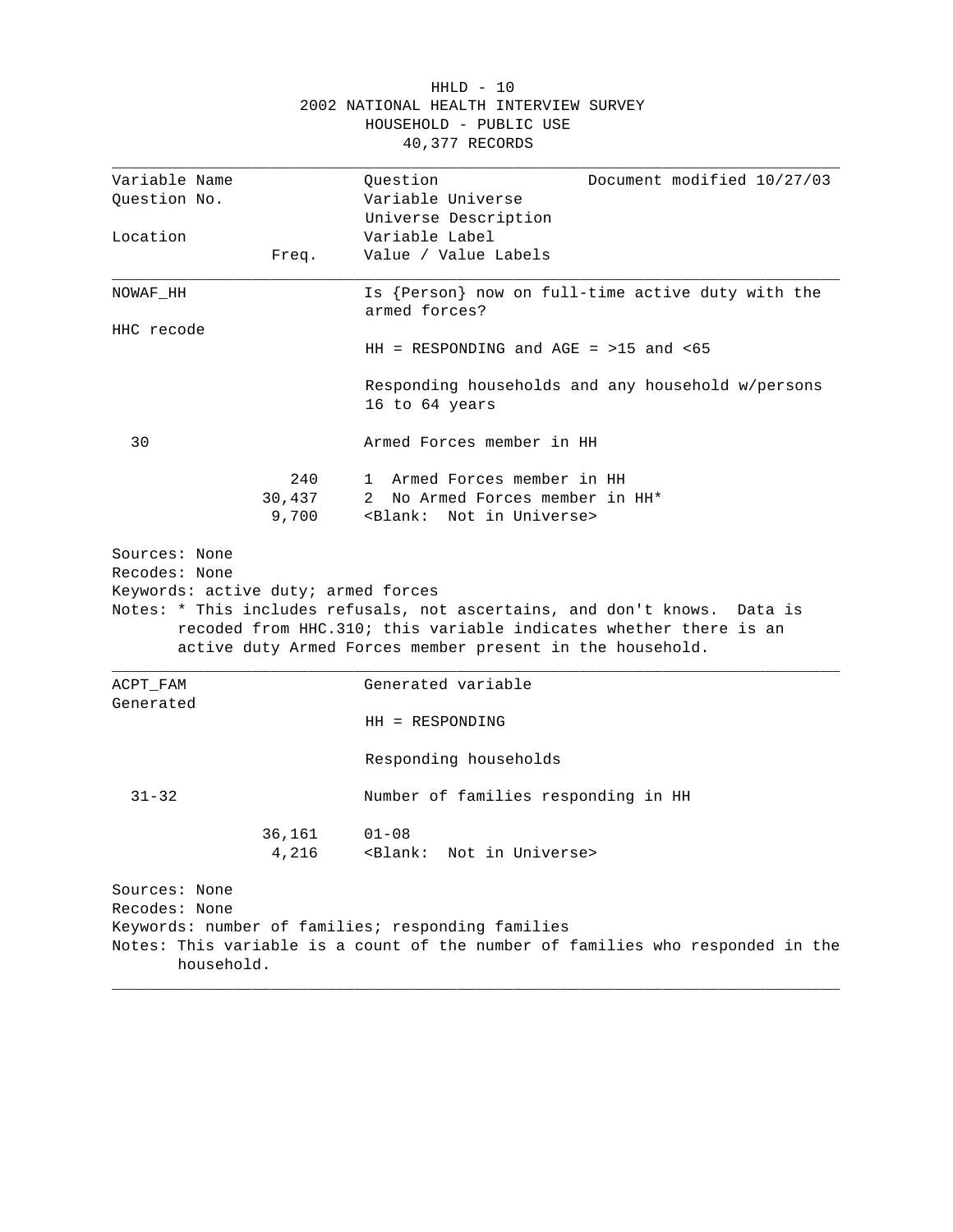|                       |                   | 2002 NATIONAL HEALTH INTERVIEW SURVEY<br>HOUSEHOLD - PUBLIC USE<br>40,377 RECORDS                                                      |
|-----------------------|-------------------|----------------------------------------------------------------------------------------------------------------------------------------|
| Variable Name         |                   | Question<br>Document modified 10/27/03                                                                                                 |
| Ouestion No.          |                   | Variable Universe                                                                                                                      |
|                       |                   | Universe Description<br>Variable Label                                                                                                 |
| Location              | Freq.             | Value / Value Labels                                                                                                                   |
| $REJ_FAM$             |                   | Generated variable                                                                                                                     |
| Generated             |                   | $HH = RESPONDING$                                                                                                                      |
|                       |                   | Responding households                                                                                                                  |
| $33 - 34$             |                   | Number of families not responding in HH                                                                                                |
|                       | 36,161<br>4,216   | $00 - 07$<br><blank: in="" not="" universe=""></blank:>                                                                                |
| Recodes: None         | in the household. | Keywords: number of families; non-responding families<br>Notes: This variable is a count of the number of families who did not respond |
| ACPT PER<br>Generated |                   | Generated variable                                                                                                                     |
|                       |                   | $HH = RESPONDING$                                                                                                                      |
|                       |                   | Responding households                                                                                                                  |
| $35 - 36$             |                   | Number of persons responding in HH                                                                                                     |
|                       |                   |                                                                                                                                        |
|                       | 36,161            | $01 - 30$                                                                                                                              |
|                       | 4,216             | <blank:<br>Not in Universe&gt;</blank:<br>                                                                                             |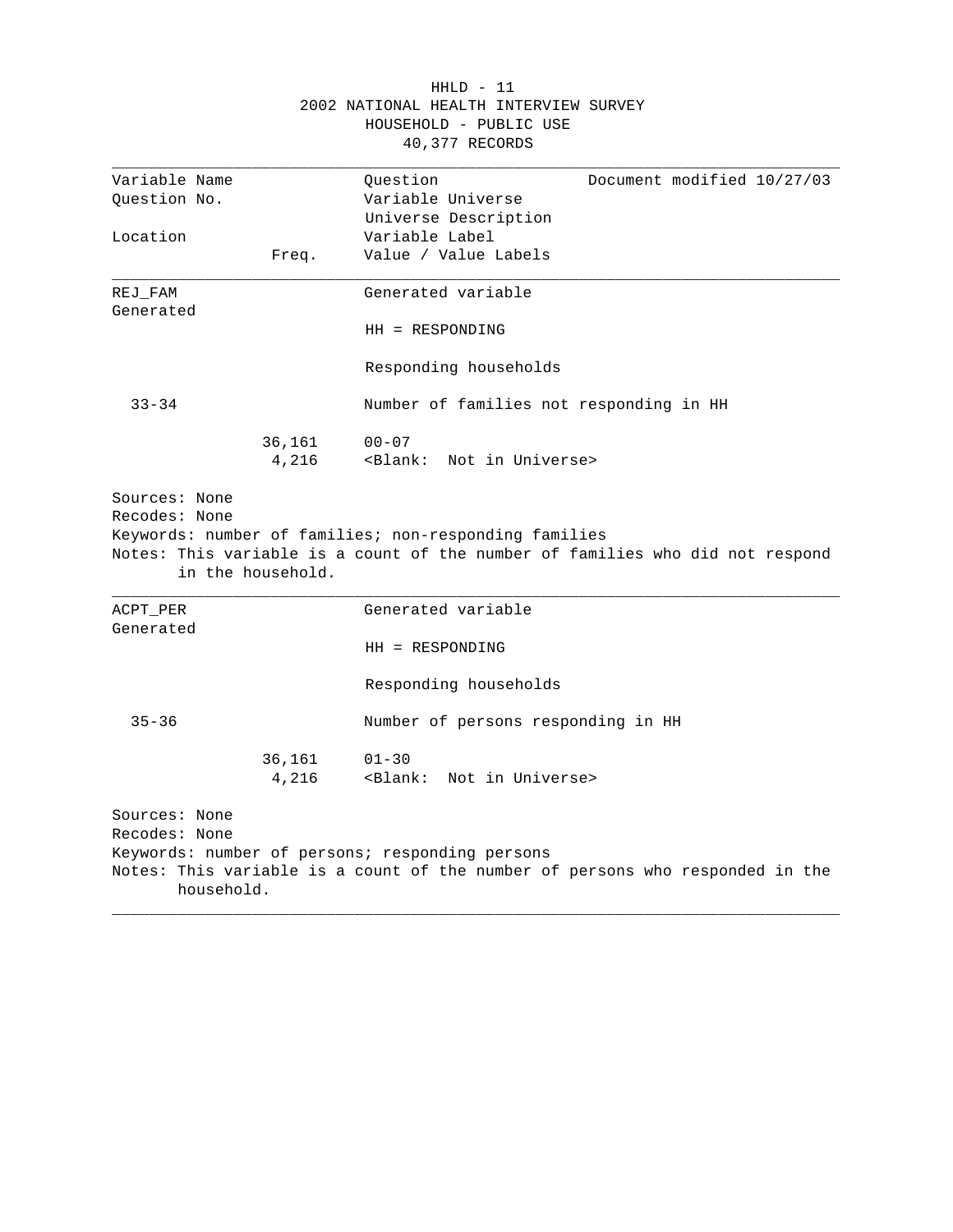|                                         |                   | 2002 NATIONAL HEALTH INTERVIEW SURVEY<br>HOUSEHOLD - PUBLIC USE<br>40,377 RECORDS                                                                                                                                                                                              |
|-----------------------------------------|-------------------|--------------------------------------------------------------------------------------------------------------------------------------------------------------------------------------------------------------------------------------------------------------------------------|
| Variable Name                           |                   | Question<br>Document modified 10/27/03                                                                                                                                                                                                                                         |
| Question No.                            |                   | Variable Universe                                                                                                                                                                                                                                                              |
|                                         |                   | Universe Description                                                                                                                                                                                                                                                           |
| Location                                |                   | Variable Label                                                                                                                                                                                                                                                                 |
|                                         | Freq.             | Value / Value Labels                                                                                                                                                                                                                                                           |
| REJ PER<br>Generated                    |                   | Generated variable                                                                                                                                                                                                                                                             |
|                                         |                   | $HH = RESPONDING$                                                                                                                                                                                                                                                              |
|                                         |                   | Responding households                                                                                                                                                                                                                                                          |
| $37 - 38$                               |                   | Number of persons not responding in HH                                                                                                                                                                                                                                         |
|                                         | 36,161            | $00 - 29$                                                                                                                                                                                                                                                                      |
|                                         | 4,216             | <blank: in="" not="" universe=""></blank:>                                                                                                                                                                                                                                     |
|                                         | in the household. | Notes: This variable is a count of the number of persons who did not respond                                                                                                                                                                                                   |
| ACPTCHLD<br>Generated                   |                   | Generated variable                                                                                                                                                                                                                                                             |
|                                         |                   | $HH = RESPONDING$                                                                                                                                                                                                                                                              |
|                                         |                   | Responding households                                                                                                                                                                                                                                                          |
| $39 - 40$                               |                   | Number of children that responded in HH*                                                                                                                                                                                                                                       |
|                                         | 36,161<br>4,216   | $00 - 29$<br><blank: in="" not="" universe=""></blank:>                                                                                                                                                                                                                        |
| Sources: None<br>Recodes: None<br>data. |                   | Keywords: number of children; responding children<br>Notes: *Children did not respond for themselves, but data collected on<br>children came from an adult proxy respondent. This variable, then, is<br>a count of the number of children in the household for which there was |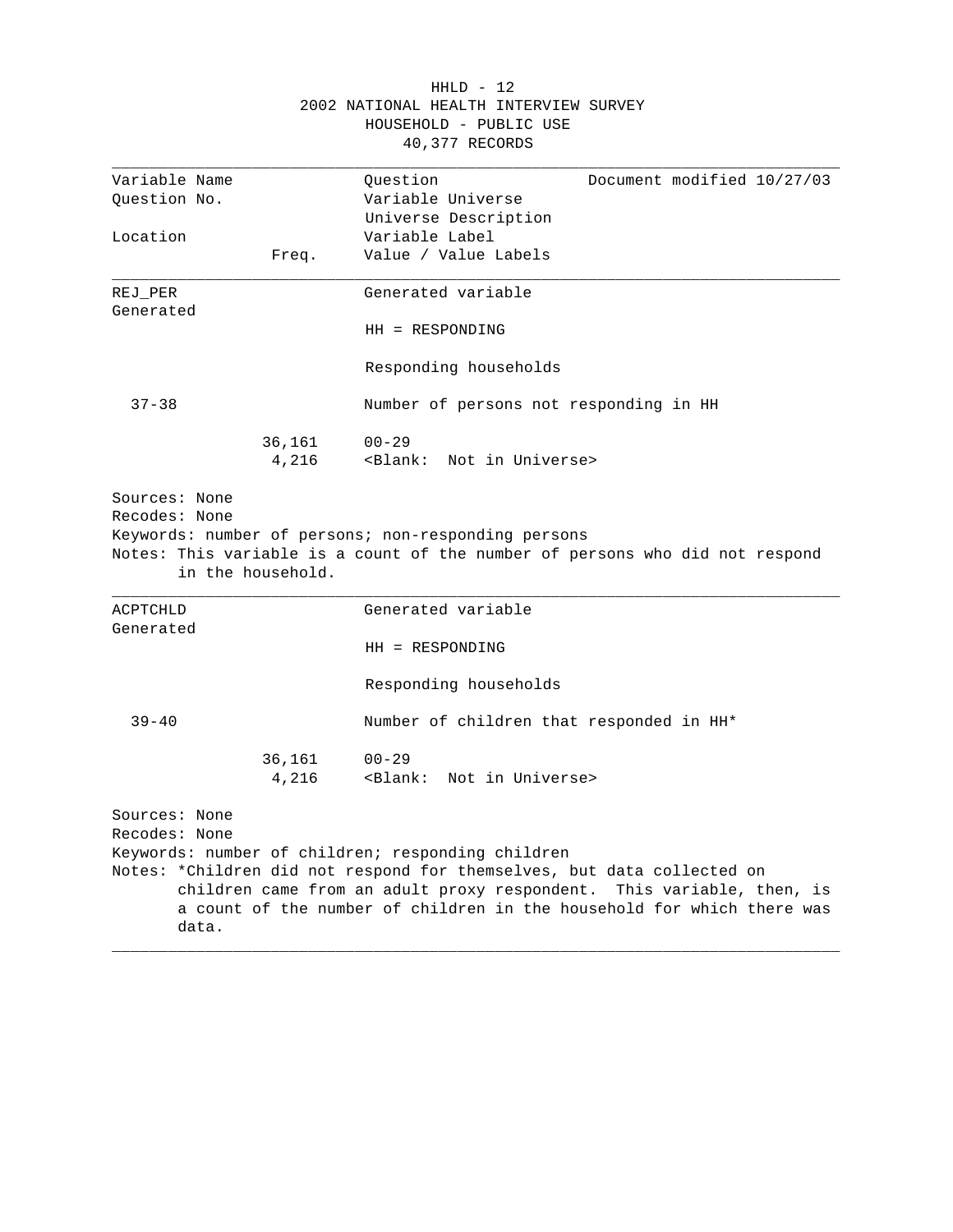| Variable Name                                    |        | Question<br>Document modified 10/27/03                                 |
|--------------------------------------------------|--------|------------------------------------------------------------------------|
| Question No.                                     |        | Variable Universe                                                      |
|                                                  |        | Universe Description                                                   |
| Location                                         |        | Variable Label                                                         |
|                                                  | Freq.  | Value / Value Labels                                                   |
| LNG INTV                                         |        | In which language was the interview conducted?                         |
| Front Sec.                                       |        |                                                                        |
|                                                  |        | HH = RESPONDING                                                        |
|                                                  |        | Responding households                                                  |
| 41                                               |        | Language of interview                                                  |
|                                                  | 33,373 | English<br>$\mathbf{1}$                                                |
|                                                  | 1,767  | Spanish<br>2                                                           |
|                                                  | 839    | English and Spanish<br>3                                               |
|                                                  | 158    | Other<br>4                                                             |
|                                                  | 24     | Not ascertained<br>8                                                   |
|                                                  | 4,216  | <blank: in="" not="" universe=""></blank:>                             |
| Sources: None<br>Recodes: None                   |        |                                                                        |
| Keywords: interview language<br>household level. |        | Notes: The interviewer answered this question, and it was asked at the |
| REGION                                           |        |                                                                        |
| <b>UCF</b>                                       |        | ALL                                                                    |
|                                                  |        | All records                                                            |
| 42                                               |        | Region                                                                 |
|                                                  | 7,646  | 1 Northeast                                                            |
|                                                  | 8,835  | Midwest<br>2                                                           |
|                                                  | 14,728 | 3<br>South                                                             |
|                                                  | 9,168  | 4<br>West                                                              |
| Sources: None                                    |        |                                                                        |
| Recodes: None                                    |        |                                                                        |
| Keywords: united states; region                  |        |                                                                        |

## HHLD - 13 2002 NATIONAL HEALTH INTERVIEW SURVEY HOUSEHOLD - PUBLIC USE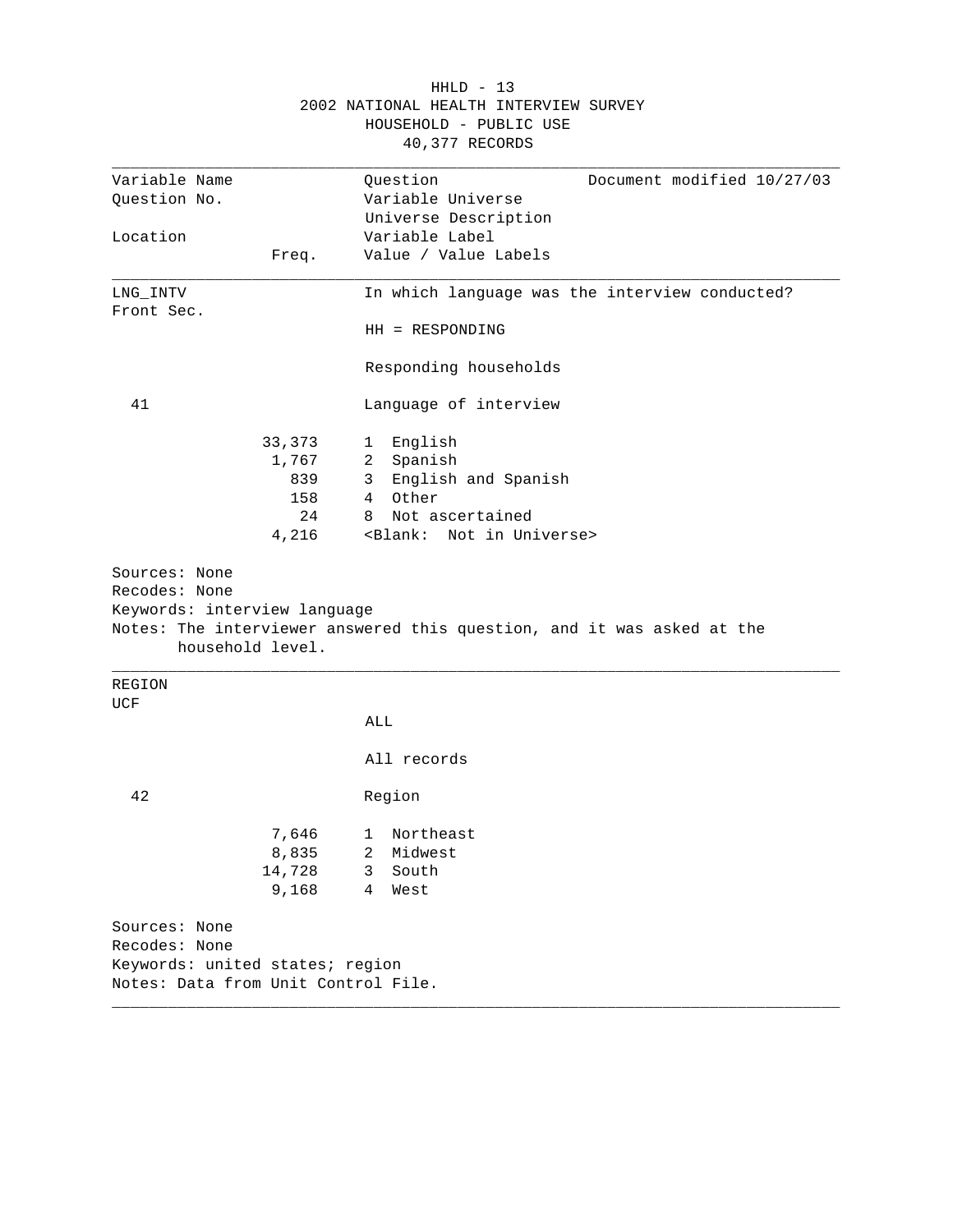|                                           | $HHLD - 14$                                                                                                                                                                                                     |
|-------------------------------------------|-----------------------------------------------------------------------------------------------------------------------------------------------------------------------------------------------------------------|
|                                           | 2002 NATIONAL HEALTH INTERVIEW SURVEY<br>HOUSEHOLD - PUBLIC USE<br>40,377 RECORDS                                                                                                                               |
| Variable Name                             | Document modified 10/27/03<br>Question                                                                                                                                                                          |
| Ouestion No.                              | Variable Universe                                                                                                                                                                                               |
|                                           | Universe Description                                                                                                                                                                                            |
| Location                                  | Variable Label                                                                                                                                                                                                  |
| Freq.                                     | Value / Value Labels                                                                                                                                                                                            |
| WTIA HH<br>Generated                      | Generated variable                                                                                                                                                                                              |
|                                           | ALL                                                                                                                                                                                                             |
|                                           | All records                                                                                                                                                                                                     |
| $43 - 48$                                 | Weight - Interim Annual                                                                                                                                                                                         |
| Recodes: None<br>Keywords: interim weight | Notes: Format of data has an implied decimal (XXXXX.X). In general, this<br>weight reflects probability of selection for the household. It does<br>not include non-response or post-stratification adjustments. |
| WTFA HH                                   | Generated variable                                                                                                                                                                                              |
| Generated                                 | HH = RESPONDING                                                                                                                                                                                                 |
|                                           | Responding households                                                                                                                                                                                           |
| $49 - 54$                                 | Weight - Final Annual                                                                                                                                                                                           |
| Sources: None                             |                                                                                                                                                                                                                 |
| Recodes: None                             |                                                                                                                                                                                                                 |
|                                           | Keywords: final weight; annual; household weight                                                                                                                                                                |
|                                           | Notes: In general, this weight includes probability of selection and<br>adjustment for non-response. This weight does not include                                                                               |
|                                           | post-stratification adjustments to Census control totals for number of<br>civilian, non-institutionalized households. Type 'A' non-response<br>households have a zero weight for this variable.                 |